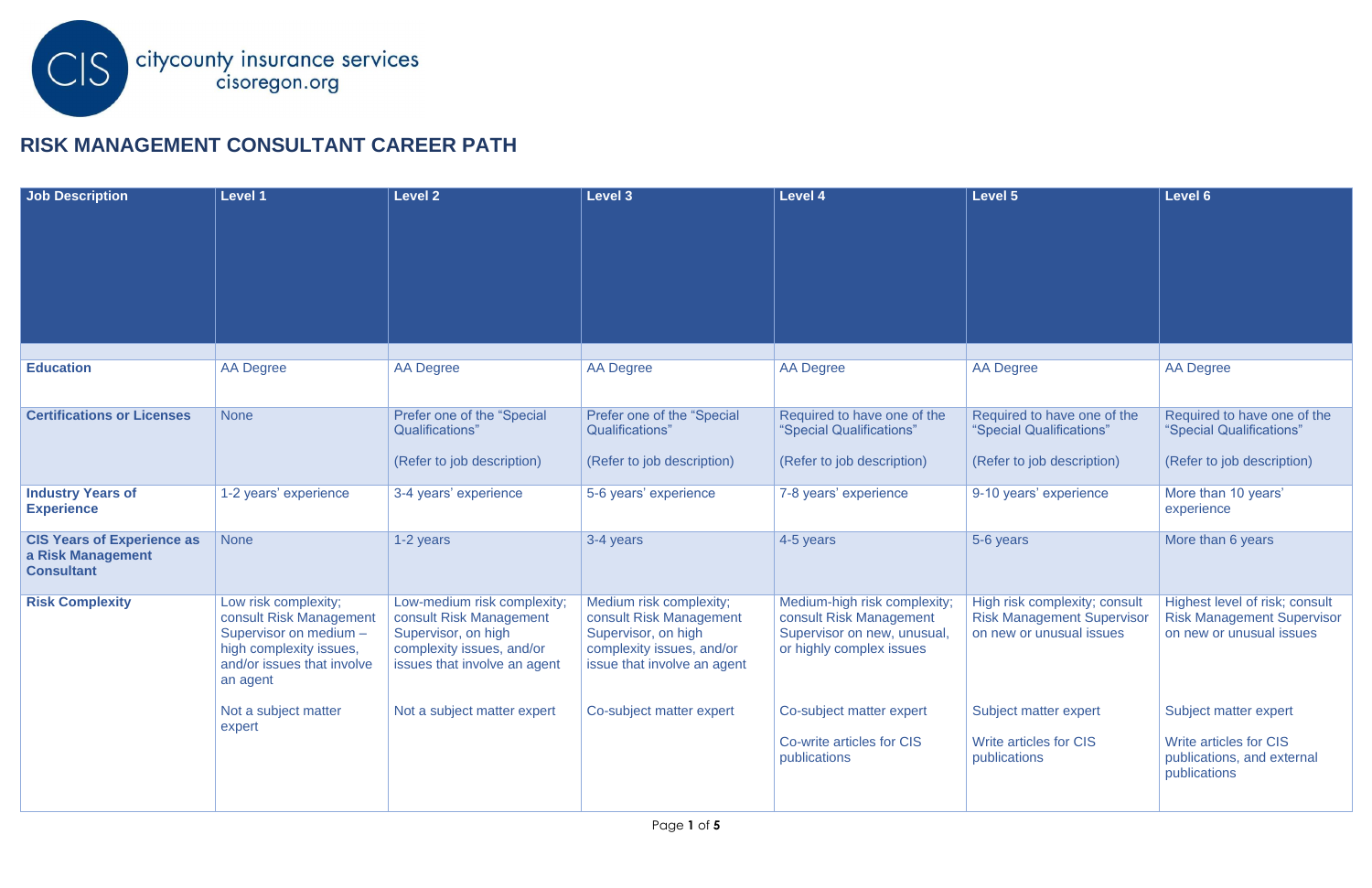| Job Description | Level 1                        | <b>Level 2</b>              | Level 3                     | <b>Level 4</b>                                           | <b>Level 5</b>                                                                                                                    | Level 6                                                                                                                           |
|-----------------|--------------------------------|-----------------------------|-----------------------------|----------------------------------------------------------|-----------------------------------------------------------------------------------------------------------------------------------|-----------------------------------------------------------------------------------------------------------------------------------|
|                 |                                |                             |                             |                                                          |                                                                                                                                   |                                                                                                                                   |
|                 |                                |                             |                             |                                                          |                                                                                                                                   |                                                                                                                                   |
|                 |                                |                             |                             |                                                          |                                                                                                                                   |                                                                                                                                   |
|                 |                                |                             |                             |                                                          |                                                                                                                                   |                                                                                                                                   |
|                 |                                |                             |                             |                                                          |                                                                                                                                   |                                                                                                                                   |
|                 |                                |                             |                             | Co-present a session at CIS'<br><b>Annual Conference</b> | Present a session at CIS'<br><b>Annual Conference</b>                                                                             | Present a session at CIS'<br><b>Annual Conference</b>                                                                             |
|                 |                                |                             |                             | Co-present a member training<br>(not elected officials)  | Present a member training<br>(not elected officials)                                                                              | Present a member training<br>which could include elected<br><b>officials</b>                                                      |
|                 |                                |                             |                             |                                                          | Present a session for an<br>external organization                                                                                 | Present a session for an<br>external organization                                                                                 |
|                 | Weekly check-in meetings       | Weekly check-in meetings    | Monthly check-in meetings   | Monthly check-in meetings                                | Quarterly check-in meetings                                                                                                       | Quarterly check-in meetings                                                                                                       |
|                 | Cc Supervisor on all<br>emails | Cc Supervisor on all emails | Cc Supervisor on all emails | Cc Supervisor on all emails                              | Cc Supervisor and<br>Supervisor's Manager, if<br>related to an elected official,<br>and/or it is a new or unusual<br><i>issue</i> | Cc Supervisor and<br>Supervisor's Manager, if<br>related to an elected official,<br>and/or it is a new or unusual<br><i>issue</i> |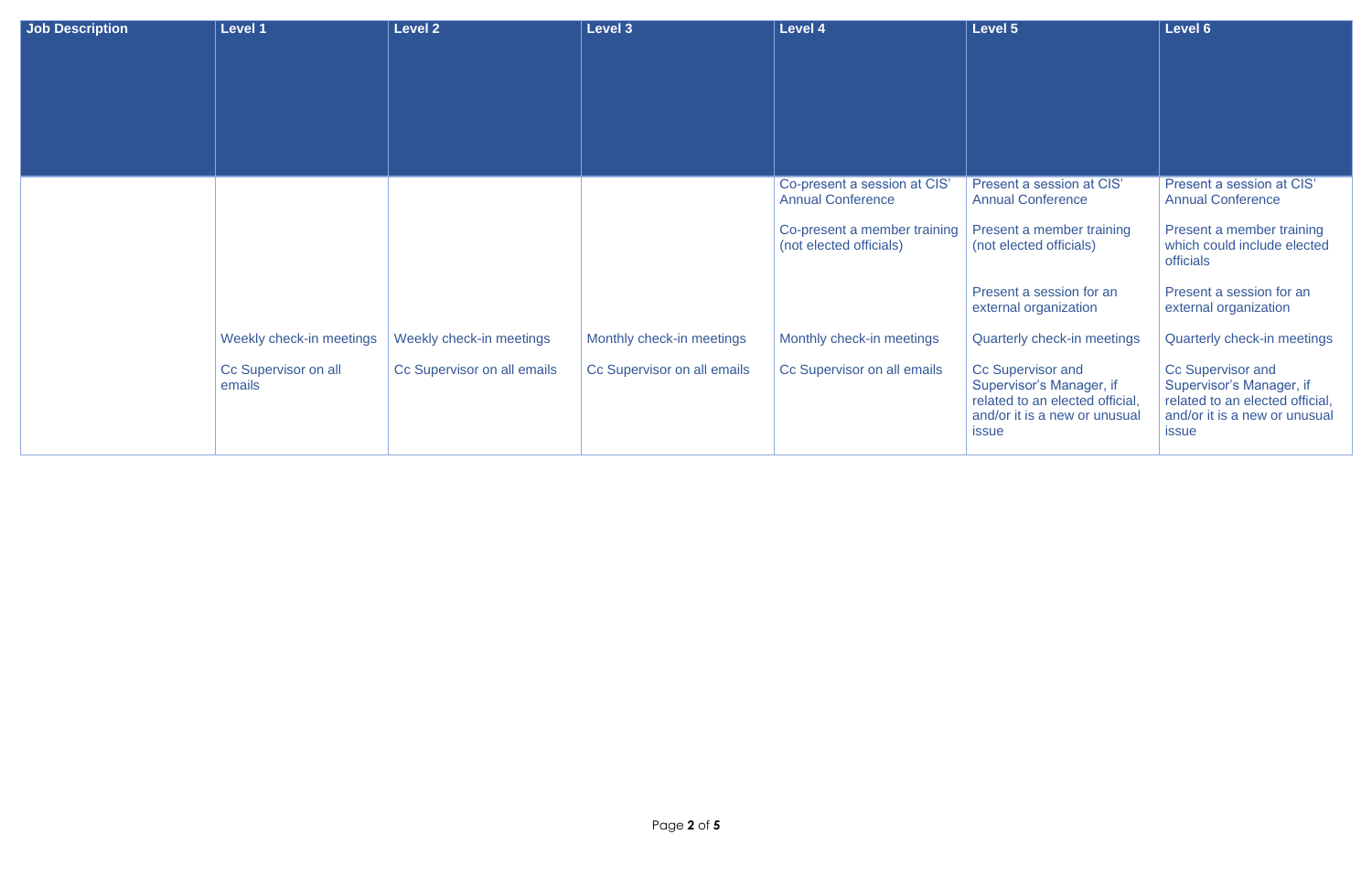| <b>Job Profile Factors</b>                                                                                                                               | <b>Level One</b>                                                                                                                                                                                                                                        | <b>Level Two</b>                                                                                                                                                                                                                                     | <b>Level Three</b>                                                                                                                                                                                                                                   | <b>Level Four</b>                                                                                                                                                                                                                                    | <b>Level Five</b>                                                                                                                                                                                                                                    | <b>Level Six</b>                                                                                                                                                                                                                                     |
|----------------------------------------------------------------------------------------------------------------------------------------------------------|---------------------------------------------------------------------------------------------------------------------------------------------------------------------------------------------------------------------------------------------------------|------------------------------------------------------------------------------------------------------------------------------------------------------------------------------------------------------------------------------------------------------|------------------------------------------------------------------------------------------------------------------------------------------------------------------------------------------------------------------------------------------------------|------------------------------------------------------------------------------------------------------------------------------------------------------------------------------------------------------------------------------------------------------|------------------------------------------------------------------------------------------------------------------------------------------------------------------------------------------------------------------------------------------------------|------------------------------------------------------------------------------------------------------------------------------------------------------------------------------------------------------------------------------------------------------|
| The factors in the sections<br>below, are copyrighted<br>property of a CIS Vendor, so<br>should not be use or<br>reproduced without vendor<br>permission |                                                                                                                                                                                                                                                         |                                                                                                                                                                                                                                                      |                                                                                                                                                                                                                                                      |                                                                                                                                                                                                                                                      |                                                                                                                                                                                                                                                      |                                                                                                                                                                                                                                                      |
| <b>Job Profile Factor:</b><br><b>Communication Factor</b>                                                                                                | JP Level 4:<br><b>Regular communication</b><br>inside and outside the<br>organization to exchange<br>ideas and gather<br>information.                                                                                                                   | JP Level 5:<br>Regular communication inside<br>and outside the organization<br>to exchange ideas and gather<br>information.                                                                                                                          | JP Level 5:<br><b>Regular communication inside</b><br>and outside the organization<br>to exchange ideas and gather<br>information.                                                                                                                   | JP Level 5:<br><b>Regular communication inside</b><br>and outside the organization<br>to exchange ideas and gather<br>information.                                                                                                                   | JP Level 5:<br><b>Regular communication inside</b><br>and outside the organization<br>to exchange ideas and gather<br>information.                                                                                                                   | JP Level 5:<br><b>Regular communication inside</b><br>and outside the organization<br>to exchange ideas and gather<br>information.                                                                                                                   |
| <b>Job Profile Factor:</b><br><b>Creativity and Problem-</b><br><b>Solving Factor</b>                                                                    | JP Level 2:<br>Minimal need for the<br>redesign of single focus<br>process or procedure is<br>needed.                                                                                                                                                   | JP Level 2:<br>Minimal need for the redesign<br>of single focus process or<br>procedure is needed.                                                                                                                                                   | JP Level 3:<br>Regular need for redesign of<br>a single focus process or<br>procedure is needed.                                                                                                                                                     | JP Level 3:<br>Regular need for redesign of<br>a single focus process or<br>procedure is needed.                                                                                                                                                     | JP Level 3:<br>Regular need for redesign of<br>a single focus process or<br>procedure is needed.                                                                                                                                                     | JP Level 4:<br>Regular need for the<br>development of new<br>processes and procedures or<br>the redesign of interrelated<br>processes and procedures is<br>needed.                                                                                   |
| <b>Job Profile Factor:</b><br><b>Mental Factor</b>                                                                                                       | JP Level 4:<br>There is an occasional<br>need to assess risk as well<br>as to make determinations<br>about tasks and deadlines.                                                                                                                         | JP Level 4:<br>There is an occasional need<br>to assess risk as well as to<br>make determinations about<br>tasks and deadlines.                                                                                                                      | JP Level 5:<br>There is a regular need for<br>assessment of risk, analysis<br>of options and decisions<br>without complete information.                                                                                                              | JP Level 5:<br>There is a regular need for<br>assessment of risk, analysis<br>of options and decisions<br>without complete information.                                                                                                              | JP Level 5:<br>There is a regular need for<br>assessment of risk, analysis<br>of options and decisions<br>without complete information                                                                                                               | JP Level 5:<br>There is a regular need for<br>assessment of risk, analysis<br>of options and decisions<br>without complete information.                                                                                                              |
| <b>Job Profile Factor:</b><br><b>Physical Factor</b>                                                                                                     | JP Level 3:<br>Positions at this level<br>require some physical<br>efforts or manual labor<br>such as lifting, carrying or<br>constant movement.<br>Positions with regular<br>responsibility for driving<br>are to be placed at least at<br>this level. | JP Level 3:<br>Positions at this level require<br>some physical efforts or<br>manual labor such as lifting,<br>carrying or constant<br>movement. Positions with<br>regular responsibility for<br>driving are to be placed at<br>least at this level. | JP Level 3:<br>Positions at this level require<br>some physical efforts or<br>manual labor such as lifting,<br>carrying or constant<br>movement. Positions with<br>regular responsibility for<br>driving are to be placed at<br>least at this level. | JP Level 3:<br>Positions at this level require<br>some physical efforts or<br>manual labor such as lifting,<br>carrying or constant<br>movement. Positions with<br>regular responsibility for<br>driving are to be placed at<br>least at this level. | JP Level 3:<br>Positions at this level require<br>some physical efforts or<br>manual labor such as lifting,<br>carrying or constant<br>movement. Positions with<br>regular responsibility for<br>driving are to be placed at<br>least at this level. | JP Level 3:<br>Positions at this level require<br>some physical efforts or<br>manual labor such as lifting,<br>carrying or constant<br>movement. Positions with<br>regular responsibility for<br>driving are to be placed at<br>least at this level. |
| <b>Job Profile Factor:</b><br><b>Impact and Influence</b>                                                                                                | JP Level 2:<br>Positions at this level have<br>a regular need or ability to                                                                                                                                                                             | JP Level 2:<br>Positions at this level have a<br>regular need or ability to                                                                                                                                                                          | JP Level 3:<br>Positions at this level have<br>regular need or ability to                                                                                                                                                                            | JP Level 3:<br>Positions at this level have<br>regular need or ability to                                                                                                                                                                            | JP Level 3:<br>Positions at this level have<br>regular need or ability to                                                                                                                                                                            | JP Level 3:<br>Positions at this level have<br>regular need or ability to                                                                                                                                                                            |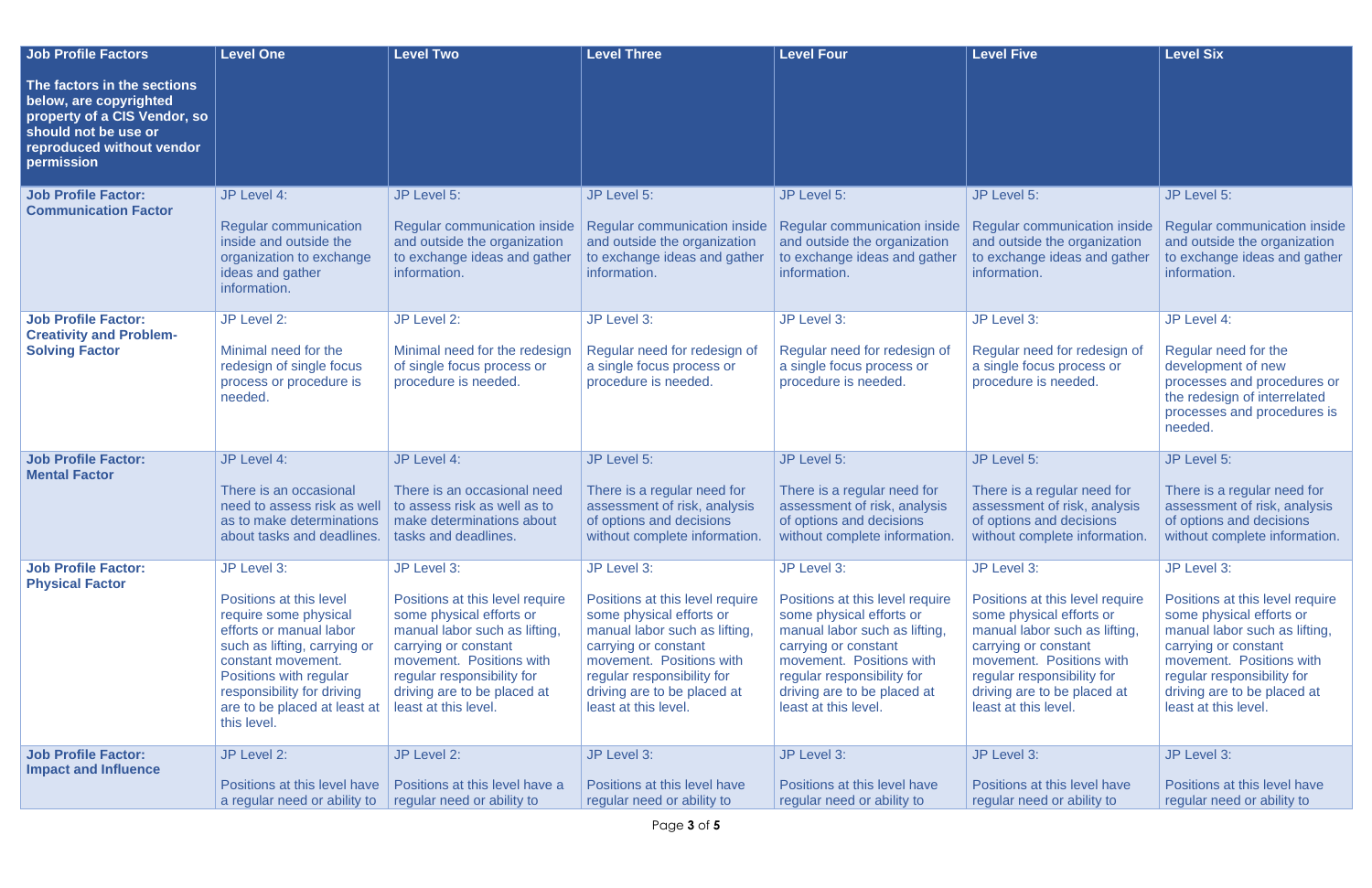|                                                                                    | analyze problem or<br>concepts or make<br>decisions on the<br>information. Positions at<br>this level have minimal<br>impact and influence on<br>organization operations,<br>programs expense or<br>budgetary outcomes.<br><b>Dollar amounts influenced</b><br>would be considered<br>small. Responsibility for<br>the prudent use of assets<br>does not extend beyond<br>own work responsibilities. | analyze problem or concepts<br>or make decisions on the<br>information. Positions at this<br>level have minimal impact and<br>influence on<br>organization operations,<br>programs expense or<br>budgetary outcomes. Dollar<br>amounts influenced would be<br>considered small.<br>Responsibility for the prudent<br>use of assets does not extend<br>beyond own work<br>responsibilities. | analyze problem or concepts<br>or make decisions on the<br>information. Positions at this<br>level have some impact to<br>and influence on organization<br>operations, programs,<br>expense or budgetary<br>outcomes.                                                                                                                                                                                                                                        | analyze problem or concepts<br>or make decisions on the<br>information. Positions at this<br>level have some impact to<br>and influence on organization<br>operations, programs,<br>expense or budgetary<br>outcomes.                                                                                                                                                                                                                                        | analyze problem or concepts<br>or make decisions on the<br>information. Positions at this<br>level have some impact to<br>and influence on organization<br>operations, programs,<br>expense or budgetary<br>outcomes.                                                                                                                                                      | analyze problem or concepts<br>or make decisions on the<br>information. Positions at this<br>level have some impact to<br>and influence on organization<br>operations, programs,<br>expense or budgetary<br>outcomes.                                                                                                                                                      |
|------------------------------------------------------------------------------------|------------------------------------------------------------------------------------------------------------------------------------------------------------------------------------------------------------------------------------------------------------------------------------------------------------------------------------------------------------------------------------------------------|--------------------------------------------------------------------------------------------------------------------------------------------------------------------------------------------------------------------------------------------------------------------------------------------------------------------------------------------------------------------------------------------|--------------------------------------------------------------------------------------------------------------------------------------------------------------------------------------------------------------------------------------------------------------------------------------------------------------------------------------------------------------------------------------------------------------------------------------------------------------|--------------------------------------------------------------------------------------------------------------------------------------------------------------------------------------------------------------------------------------------------------------------------------------------------------------------------------------------------------------------------------------------------------------------------------------------------------------|----------------------------------------------------------------------------------------------------------------------------------------------------------------------------------------------------------------------------------------------------------------------------------------------------------------------------------------------------------------------------|----------------------------------------------------------------------------------------------------------------------------------------------------------------------------------------------------------------------------------------------------------------------------------------------------------------------------------------------------------------------------|
| <b>Job Profile Factor:</b><br><b>Work Independence</b>                             | JP Level 2:<br>Positions at this level<br>perform recurring routine<br>work with regular<br>supervision and generally<br>functions from a set of<br>instructions or written<br>procedures. Positions<br>occasionally encounter<br>some variations from norm<br>and are encouraged to<br>suggest ways for handling<br>these but are not granted<br>the latitude to take final<br>action.              | JP Level 2:<br>Positions at this level perform<br>recurring routine work with<br>regular supervision and<br>generally functions from a set<br>of instructions or written<br>procedures. Positions<br>occasionally encounter some<br>variations from norm and are<br>encouraged to suggest ways<br>for handling these but are not<br>granted the latitude to take<br>final action.          | JP Level 3:<br>Positions at this level are<br>expected to handle regularly<br>assigned work which includes<br>making decisions and taking<br>action under limited<br>supervision. New or unusual<br>work is performed with a<br>moderate degree of<br>supervision, assistance, and<br>review.                                                                                                                                                                | JP Level 3:<br>Positions at this level are<br>expected to handle regularly<br>assigned work which includes<br>making decisions and taking<br>action under limited<br>supervision. New or unusual<br>work is performed with a<br>moderate degree of<br>supervision, assistance, and<br>review.                                                                                                                                                                | JP Level 3:<br>Positions at this level are<br>expected to handle regularly<br>assigned work which includes<br>making decisions and taking<br>action under limited<br>supervision. New or unusual<br>work is performed with a<br>moderate degree of<br>supervision, assistance, and<br>review.                                                                              | JP Level 3:<br>Positions at this level are<br>expected to handle regularly<br>assigned work which includes<br>making decisions and taking<br>action under limited<br>supervision. New or unusual<br>work is performed with a<br>limited degree of supervision,<br>assistance, and review.                                                                                  |
| <b>Job Profile Factor:</b><br><b>Planning Factor</b><br><b>Job Profile Factor:</b> | JP Level 2:<br>Positions at this level must<br>be able to foresee issues<br>associated with own work<br>and identify future needs<br>for supplies, equipment,<br>resources which would<br>stall operations or<br>activities.<br>JP Level 1:                                                                                                                                                          | JP Level 2:<br>Positions at this level must be<br>able to foresee issues<br>associated with own work and<br>identify future needs for<br>supplies, equipment,<br>resources which would stall<br>operations or activities.<br>JP Level 1:                                                                                                                                                   | JP Level 3:<br>Positions at this level must<br>consider own work and work<br>of others. Planning<br>processes will include<br>determination of issues or<br>obstacles and preferred<br>courses of action. Ability to<br>forecast for the near future<br>(six to twelve months) is<br>required of positions at this<br>level. Planning responsibility<br>may also include identification<br>of activities/solutions in<br>concert with others.<br>JP Level 1: | JP Level 3:<br>Positions at this level must<br>consider own work and work<br>of others. Planning<br>processes will include<br>determination of issues or<br>obstacles and preferred<br>courses of action. Ability to<br>forecast for the near future<br>(six to twelve months) is<br>required of positions at this<br>level. Planning responsibility<br>may also include identification<br>of activities/solutions in<br>concert with others.<br>JP Level 1: | JP Level 4:<br>Positions at this level require<br>refined planning and goal-<br>setting skills. Plans must<br>consider options and<br>contingencies and must<br>include methods for handling<br>any difficulties encountered.<br>Positions at this level typically<br>plan as part of a group activity<br>and focus on the impact of the<br>plan on others.<br>JP Level 1: | JP Level 4:<br>Positions at this level require<br>refined planning and goal-<br>setting skills. Plans must<br>consider options and<br>contingencies and must<br>include methods for handling<br>any difficulties encountered.<br>Positions at this level typically<br>plan as part of a group activity<br>and focus on the impact of the<br>plan on others.<br>JP Level 1: |